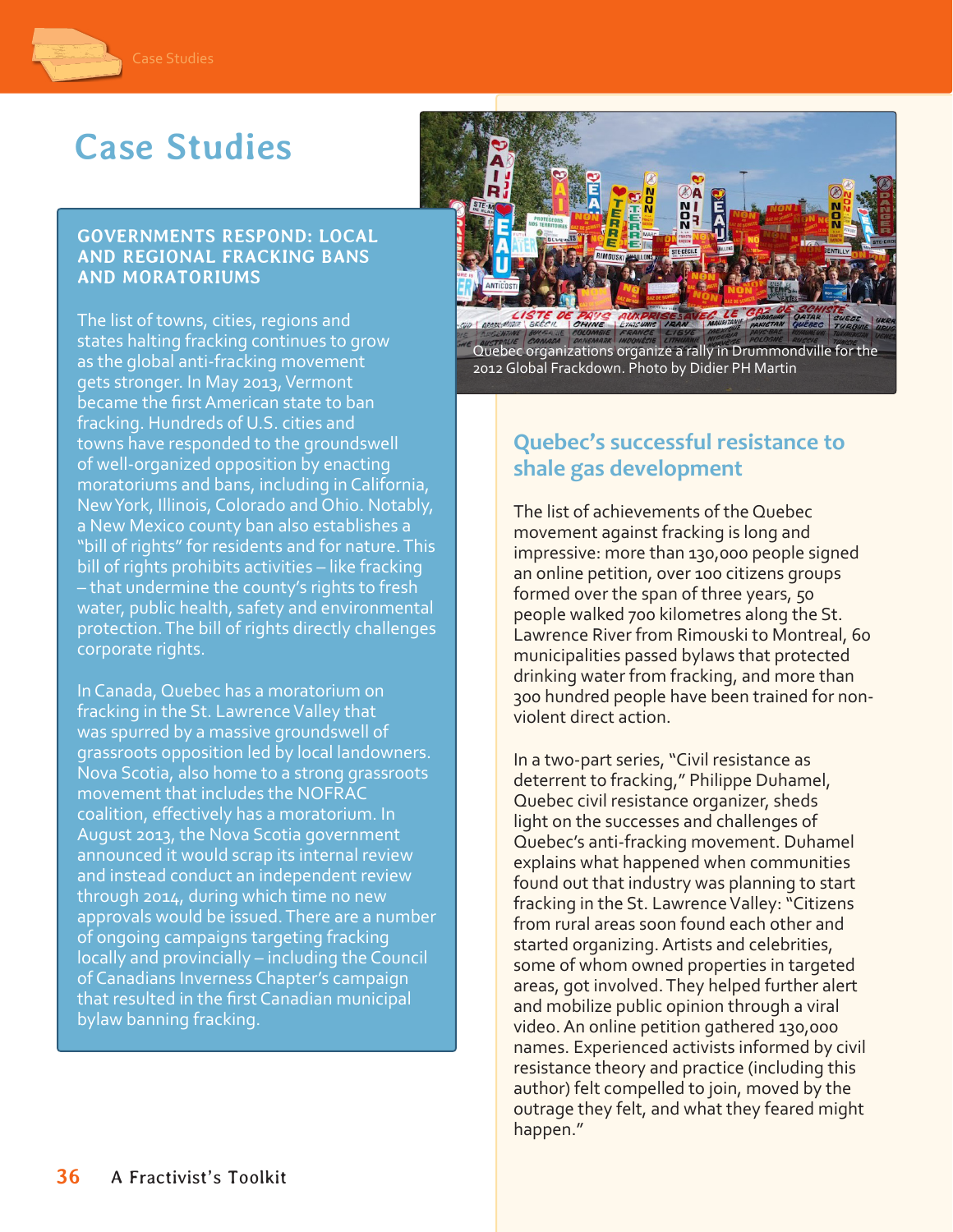La Campagne Moratoire d'une Generation (One-Generation Moratorium Campaign), for which Duhamel is the volunteer coordinator, insisted on going beyond "a generic moratorium" and aimed "to build a capacity for mass civil disobedience." They gave the Quebec government an ultimatum: a 20-year moratorium on fracking by May 1, 2011 or a mass nonviolent action would take place.

Duhamel explains, "One of the highlights of the One-Generation Moratorium Campaign, and one for which it is most remembered, is the monthlong walk it organized in the spring of 2011 along an itinerary closely following the areas claimed for fracking by the industry. The press followed us closely, with national media at the start, middle and end points. The walk was the event of the day in rural towns. It would usually open the news, with the weather forecast sometimes closing with what the day would be like for the walkers. In cities like Trois-Rivières and Quebec City, the march through downtown would bring out hundreds, marching with the fanfare and swaying with the samba band. When we finally reached Montreal, a crowd of some 10,000 to 15,000 people awaited – the largest environmental demonstration in Quebec history at the time – our allies having finally come together to celebrate."

He adds, "Using traditional community organizing methods, the Regroupement [Interegional Gaz de Schiste Vallee du St-Laurent] canvassed rural communities, asking residents to sign a letter refusing access to the industry, and selling the highly visible red and yellow 'Non au gas de schiste' signs that now dot villages and rural roads across Quebec. Over 30,000 property owners have signed the letter. With signature rates sometimes reaching as high as 90%, the organizers brought to city hall maps showing the supportive properties painstakingly coloured one by one. Many municipal governments were swayed. Bylaws specifically designed to protect drinking water sources from the industry drilling were adopted in over 60 towns."

Groups established an early warning system, which could be reached at SCHISTE911.org or 1-888-SCHISTE to warn communities about further threats of fracking.

Duchamel explained, "Eyes and ears in the community, watching remotes sites, important intersections and back roads, paying attention to rumours and talking with strangers can provide important, timely information. It is the first and vital step in the system. This kind of surveillance network doesn't always have to be built from scratch. In New Brunswick, Neighbourhood Watch and Block Parent homes were enlisted to signal to protesters the presence of thumper trucks, used for seismic testing."

He also stresses "the concept of preventative action rests on one paramount priority: to train communities in nonviolent direct action and civil disobedience. To reinforce their intended effect as a deterrent for the industry, the trainings themselves are publicized."

While there is a defacto moratorium in the St. Lawrence Valley, shale oil exploration is planned for Anticosti Island and the Gaspé Peninsula for 2014. However, if industry and government learned anything from past resistance in Quebec, they have quite a fight on their hands.

## **LEARN MORE**

#### Civil resistance as deterrent to fracking: Part One, They shale not pass [www.opendemocracy.net/civilresistance/philippe-](http://www.opendemocracy.net/civilresistance/philippe-duhamel/civil-resistance-as-deterrent-to-fracking-part-one-they-shale-not-0)

[duhamel/civil-resistance-as-deterrent-to-fracking-part](http://www.opendemocracy.net/civilresistance/philippe-duhamel/civil-resistance-as-deterrent-to-fracking-part-one-they-shale-not-0)[one-they-shale-not-0](http://www.opendemocracy.net/civilresistance/philippe-duhamel/civil-resistance-as-deterrent-to-fracking-part-one-they-shale-not-0)

#### Civil resistance as deterrent to fracking: Part Two, Shale 911

[www.opendemocracy.net/civilresistance/philippe](http://www.opendemocracy.net/civilresistance/philippe-duhamel/civil-resistance-as-deterrent-to-fracking-part-two-shale-911)[duhamel/civil-resistance-as-deterrent-to-fracking-part](http://www.opendemocracy.net/civilresistance/philippe-duhamel/civil-resistance-as-deterrent-to-fracking-part-two-shale-911)[two-shale-911](http://www.opendemocracy.net/civilresistance/philippe-duhamel/civil-resistance-as-deterrent-to-fracking-part-two-shale-911)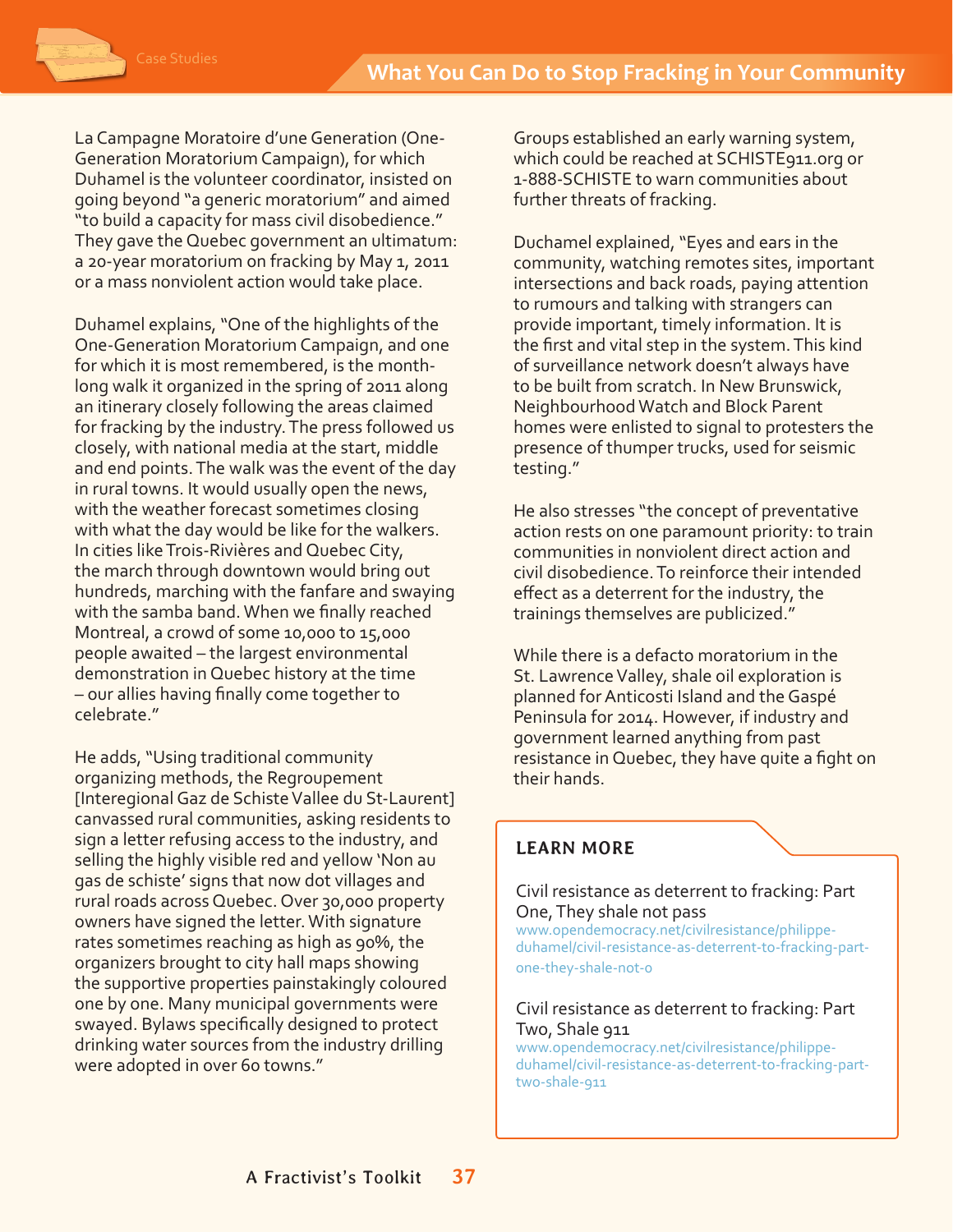

#### **FRANCE BANS FRACKING**

In 2011, France was the first country to ban fracking for shale gas. French President François Hollande promised in July 2013 to uphold France's ban during his presidency despite ongoing legal challenges from Schuepbach Energy and Total, a company that previously had exploration permits. The ban came in response to growing public opposition and anti-fracking events including screenings of the documentary *Gasland*, townhall meetings, massive demonstrations and the posting of anti-fracking billboards across the country.

## **Behind the French ban – Successes and challenges**

*An interview with French fractivist Maximes Combes*

A strong citizens' campaign in France helped stop fracking. The French campaign, which resulted in Europe's first ban, started in late 2010.

In March 2010, residents of France found out that the government had given – without any public consultation – permits for fracking on three sites. When they learned that 64 other licences were pending, local citizens formed groups in affected areas. This quickly led to the organization of town-hall meetings in villages that attracted unprecedented numbers of people. In early 2011, a massive citizens' movement began to form, with a landmark public demonstration in February that brought together strong local networks that quickly succeeded in compelling local authorities to take an anti-fracking stance. The national government, unprepared for such an uproar, was caught by surprise. France's government initially issued a moratorium, but after further

public pressure, Parliament enacted a law banning fracking in July 2011.

Two factors helped ensure this success. First, politically, the anti-fracking movement effectively combined spontaneous and passionate local protests with challenges at a national level on legal grounds pinpointing irregularities based on French land and water legislation. Second, the movement benefited from a strong sense of community and attachment to the land, which framed the campaign in terms of democracy and sovereignty over land.

Industry has not surrendered. After the ban was enacted fracking companies started to use the law's loopholes, asking, for example, for permits for "stimulating bedrock," exploiting the fact that the law does not properly define fracking. Companies have also invested in a far-reaching public relations campaign that promotes fracking and uses the terms "energy independence" and "job opportunities" as selling points.

In this new phase of struggle, facing a longterm information war with the unconventional gas industry, the anti-fracking campaign faces several challenges besides being short of funding, political power and spokespeople. First, the new proposed sites for fracking are in more urban, northern regions of France where people are less locally rooted and attached to their land. There are also divisions emerging as the movement has broadened around issues such as alternative energy models, with differing positions on nuclear power, for example.

**ADAPTED FROM:** Transnational Institute's Old Story, New Threat: Fracking and the global land grab

[www.tni.org/sites/www.tni.org/files/download/fracking\\_](http://www.tni.org/sites/www.tni.org/files/download/fracking_old_story_new_threat_0.pdf) [old\\_story\\_new\\_threat\\_0.pdf](http://www.tni.org/sites/www.tni.org/files/download/fracking_old_story_new_threat_0.pdf)